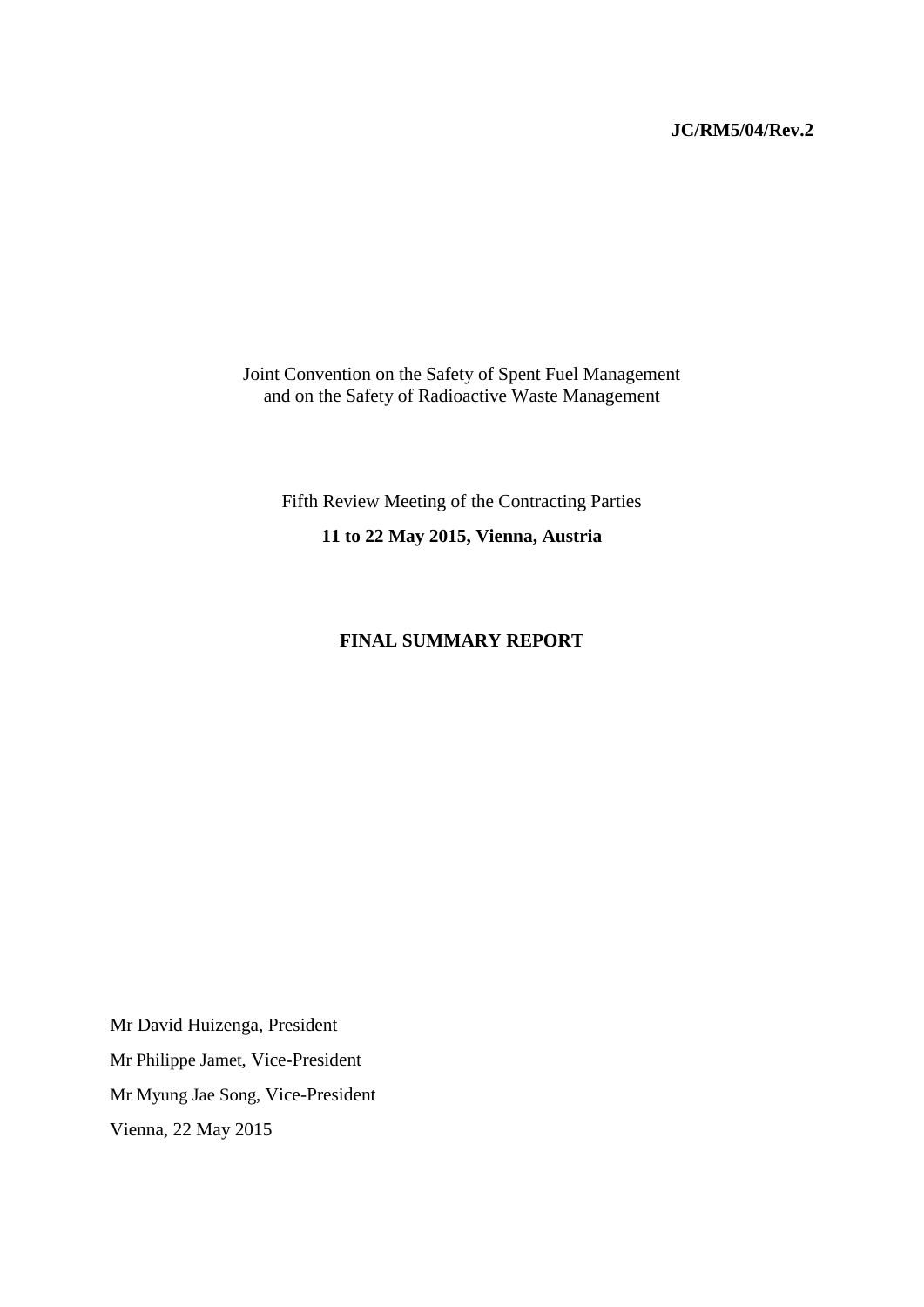# **1. Introduction**

1. Recognizing the importance of safe management of spent fuel and radioactive waste, the international community agreed upon the necessity of adopting a convention with the objective of achieving and maintaining a high level of safety worldwide in spent fuel and radioactive waste management. This was the origin of the Joint Convention on the Safety of Spent Fuel Management and on the Safety of Radioactive Waste Management, the "Joint Convention," which was adopted on 5 September 1997 and entered into force on 18 June 2001. To date there are 69 Contracting Parties to the Joint Convention. This report summarises the outcomes of the Fifth Review Meeting of the Joint Convention and recognizing the importance of public outreach is issued as an open document.

- 2. The objectives of the Joint Convention are, according to its Article 1:
- (i) To achieve and maintain a high level of safety worldwide in spent fuel and radioactive waste management, through the enhancement of national measures and international cooperation, including, where appropriate, safety-related technical cooperation;
- (ii) To ensure that during all stages of spent fuel and radioactive waste management there are effective defences against potential hazards so that individuals, society, and the environment are protected from the harmful effects of ionizing radiation now and in the future, in such a way that the needs and aspirations of the present generation are met without compromising the ability of future generations to meet their needs and aspirations; and
- (iii) To prevent accidents with radiological consequences and to mitigate their consequences should they occur during any stage of spent fuel or radioactive waste management.

3. To achieve these objectives, the Joint Convention adopted a review process. The Joint Convention requires each Contracting Party to:

- (i) Submit in advance to all other Contracting Parties a National Report describing how it implements the obligations of the Joint Convention;
- (ii) Seek clarification on the National Reports of other Contracting Parties through a system of written questions and answers; and
- (iii) Present and discuss its National Report during a Review Meeting comprising Country Group sessions and Plenary Sessions.

The Joint Convention specifies that the interval between Review Meetings should not exceed three years.

4. The Fifth Review Meeting of the Contracting Parties pursuant to Article 30 of the Joint Convention was held at the Headquarters of the International Atomic Energy Agency (IAEA), which is the depositary and Secretariat for the Joint Convention, from 11 to 22 May 2015. Previous Review Meetings have been held as follows:

- Fourth Review Meeting: 14 to 23 May 2012, Vienna;
- Third Review Meeting: 11 to 20 May 2009, Vienna;
- Second Review Meeting: 15 to 24 May 2006, Vienna; and
- First Review Meeting: 3 to 14 November 2003, Vienna.

5. The President of the 5<sup>th</sup> Review Meeting was Mr David Huizenga, Principal Assistant Deputy Administrator for Defense Nuclear Non-proliferation at the National Nuclear Security Administration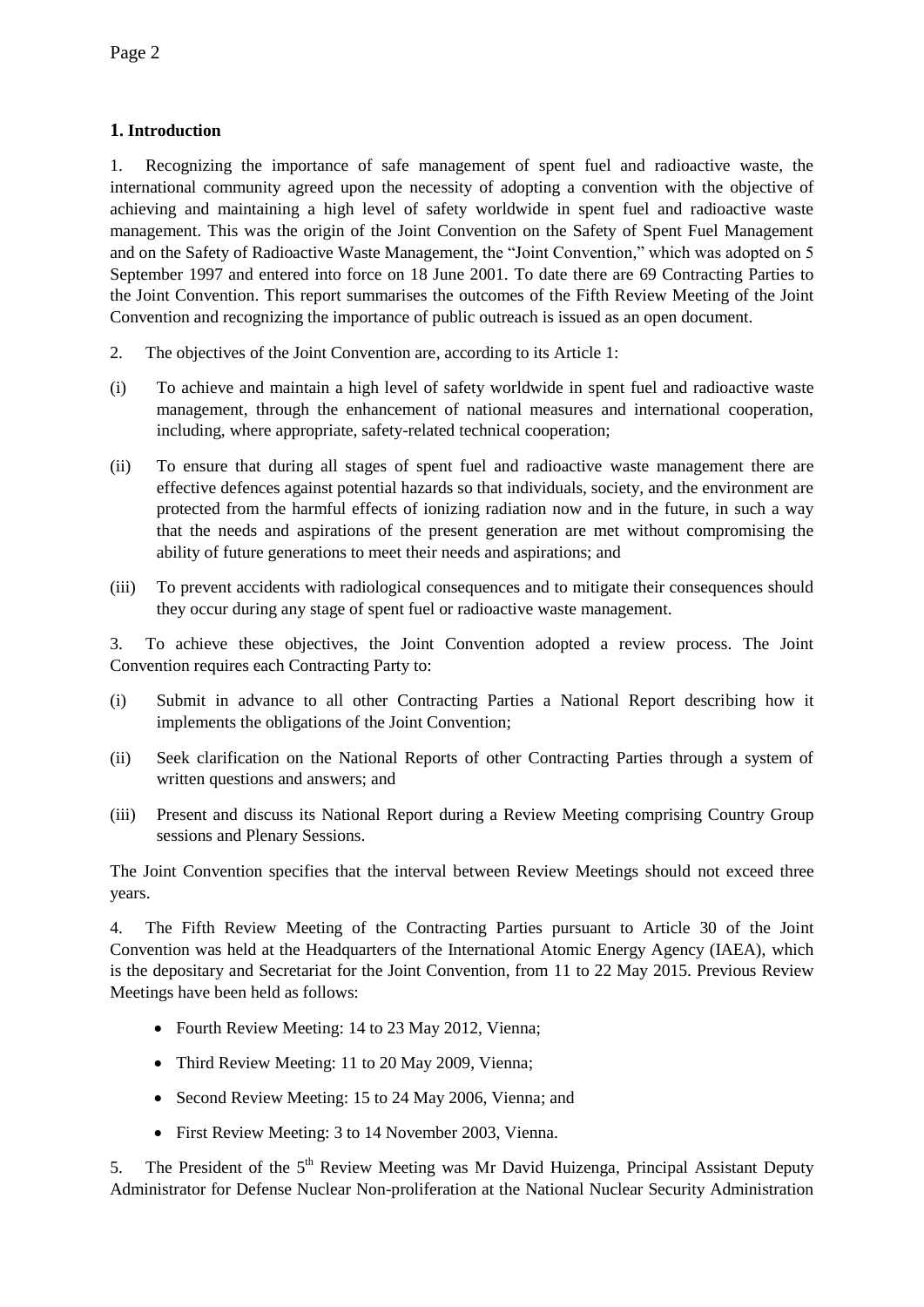of the United States Department of Energy. The Vice-Presidents were Mr Myung Jae Song, President of the Korean Radioactive Waste Society, Republic of Korea and Mr Philippe Jamet, Commissioner of the Nuclear Safety Authority, France.

6. The General Committee of the Review Meeting comprised the President, the two Vice-Presidents, and the seven Country Group Chairpersons, namely Mr Mark Foy, United Kingdom; Ms Borislava Batandjieva, Euratom; Mr Don Howard, Canada; Mr Mikulas Turner, Slovakia; Mr Thiagan Pather, South Africa; Mr Masahiro Aoki, Japan and Mr Petteri Tiippana, Finland.

7. Sixty-one of sixty-nine Contracting Parties attended the Review Meeting, namely: Albania, Argentina, Armenia, Australia, Austria, Belarus, Belgium, Bosnia and Herzegovina, Brazil, Bulgaria, Canada, Chile, China, Croatia, Cyprus, Czech Republic, Denmark, Estonia, Euratom, Finland, France, Georgia, Germany, Ghana, Greece, Hungary, Iceland, Indonesia, Ireland, Italy, Japan, Kazakhstan, Korea (Republic of), Latvia, Lithuania, Luxembourg, Malta, Montenegro, Morocco, Netherlands, Nigeria, Norway, Oman, Poland, Portugal, Republic of Moldova, Romania, Russian Federation, Saudi Arabia, Slovakia, Slovenia, South Africa, Spain, Sweden, Switzerland, The former Yugoslav Republic of Macedonia, Ukraine, United Arab Emirates, United Kingdom, United States of America and Viet Nam. Among these, seven Contracting Parties attended for the first time, Armenia, Bosnia and Herzegovina, Chile, Malta, Oman, Saudi Arabia and Viet Nam.

8. Eight Contracting Parties did not attend the Review Meeting, namely Gabon, Kyrgyzstan, Mauritania, Mauritius, Senegal, Tajikistan, Uruguay and Uzbekistan.

9. There were no late ratifiers as defined in Rule 2 of the Rules of Procedure and Financial Rules (INFCIRC/602/Rev.5).

10. The Nuclear Energy Agency of the Organisation for Economic Co-operation and Development was present at plenary sessions as an observer, as agreed at the Organizational Meeting in May 2014.

11. National Reports were provided by 65 out of 69 Contracting Parties. A total of 54 National Reports were posted by the required date and 11 were posted late. No reports were submitted by Gabon, Kyrgyzstan, Senegal and Uzbekistan.

12. Several Contracting Parties informed the 5th Review Meeting that they had made their National Reports publically available on the national websites. Others informed that they were planning to make their National Reports and questions and answers available at the public Joint Convention web page. All Contracting Parties were encouraged to take into account the voluntary practices for making documents public as described in the annex to the guidelines (INFCIRC/604/Rev.3). Documents voluntarily submitted to the Secretariat for the purpose of publication are available at [\(http://www](http://www-ns.iaea.org/conventions/waste-jointconvention.asp)[ns.iaea.org/conventions/waste-jointconvention.asp\)](http://www-ns.iaea.org/conventions/waste-jointconvention.asp). A total of 3100 written questions / comments were submitted by 43 Contracting Parties on all of the national reports, and 2988 responses were provided. Mauritania, and Tajikistan did not respond to written questions.

13. The Republic of Moldova provided a presentation, but did not respond to questions on this presentation. Chile provided a presentation in writing, but was not present in the Country Group sessions when their national report was discussed. Presentations were not provided by Mauritania, Mauritius, Tajikistan and Uruguay. The national reports of these Contracting Parties were discussed in Country Group sessions, with the consent of those Contracting Parties. Rapporteurs' reports were produced for these six Contracting Parties, with the aim of providing feedback to these Contracting Parties.

14. Contracting Parties, which are yet to do so, are strongly encouraged to participate fully in the review process, as required by the Joint Convention. The Contracting Parties recognised this and agreed that steps should be taken within the framework of the Joint Convention to ensure full and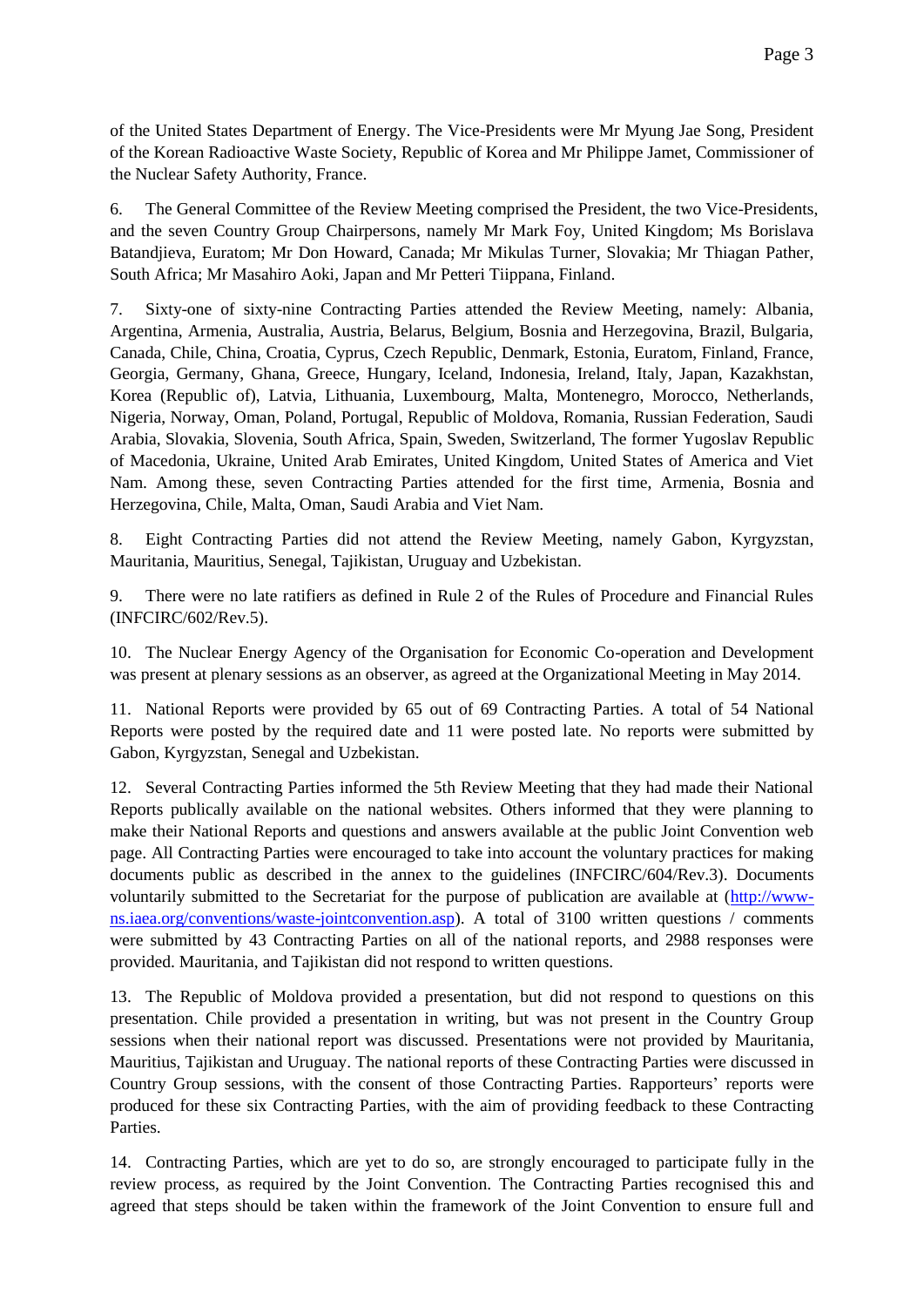active participation in the review process as was discussed at the Open Ended Working Group (see Annex 1).

## **2. General Observations**

15. The Joint Convention process of reporting and peer review continues to highlight progress and remaining challenges (See Section 7). It was evident at the Fifth Review Meeting that participating Contracting Parties are working towards enhancing the level of safety in radioactive waste and spent fuel management.

16. Since the Fourth Review Meeting, various Contracting Parties reported good progress and significant accomplishments in implementing their national programmes. General areas have been identified where major progress has been made in (see also Section 3):

- National policies, strategies and programmes for spent fuel and radioactive waste management;
- Demonstration of efforts to enhance openness, transparency and public involvement process;
- Safety improvements in the storage and regulatory control of disused radioactive sealed sources;
- Construction, and commissioning of storage facilities for spent fuel and radioactive waste and disposal facilities for low and intermediate level waste;
- Safety as well as emergency preparedness and response improvements in light of the Fukushima Daiichi accident;
- Research and development (R&D) activities for spent fuel and radioactive waste management;
- Progress made on remediation of legacy waste sites;
- Expanded use of international co-operation and published peer reviews;
- Recruiting, training and maintaining human resources to address emerging issues and expanding programmes;
- Review of arrangements related to funding of decommissioning activities; and
- Minimisation of radioactive waste.

17. In general, high quality presentations were provided which were followed by active discussions. The peer review process encouraged constructive exchanges and sharing of knowledge in an open and candid manner.

18. IAEA peer review missions were hosted by most Contracting Parties and are regarded as an effective process to strengthen the regulatory infrastructure, radiation safety and nuclear safety.

19. The Contracting Parties welcomed six new Contracting Parties since the previous Review Meeting. There remain many more IAEA Member States that have radioactive waste and spent fuel and are not Contracting Parties to the Joint Convention. Contracting Parties agreed to promote and facilitate increased participation in the Joint Convention (see Annex 1).

20. It had also been decided at the Second Extraordinary Meeting in May 2014 to revise and clarify the meaning of the term 'Good Practice' with respect to the Joint Convention. This new definition was applied for the first time in this Review Meeting and resulted in fewer 'Good Practices' being identified than in prior meetings (see Section 6).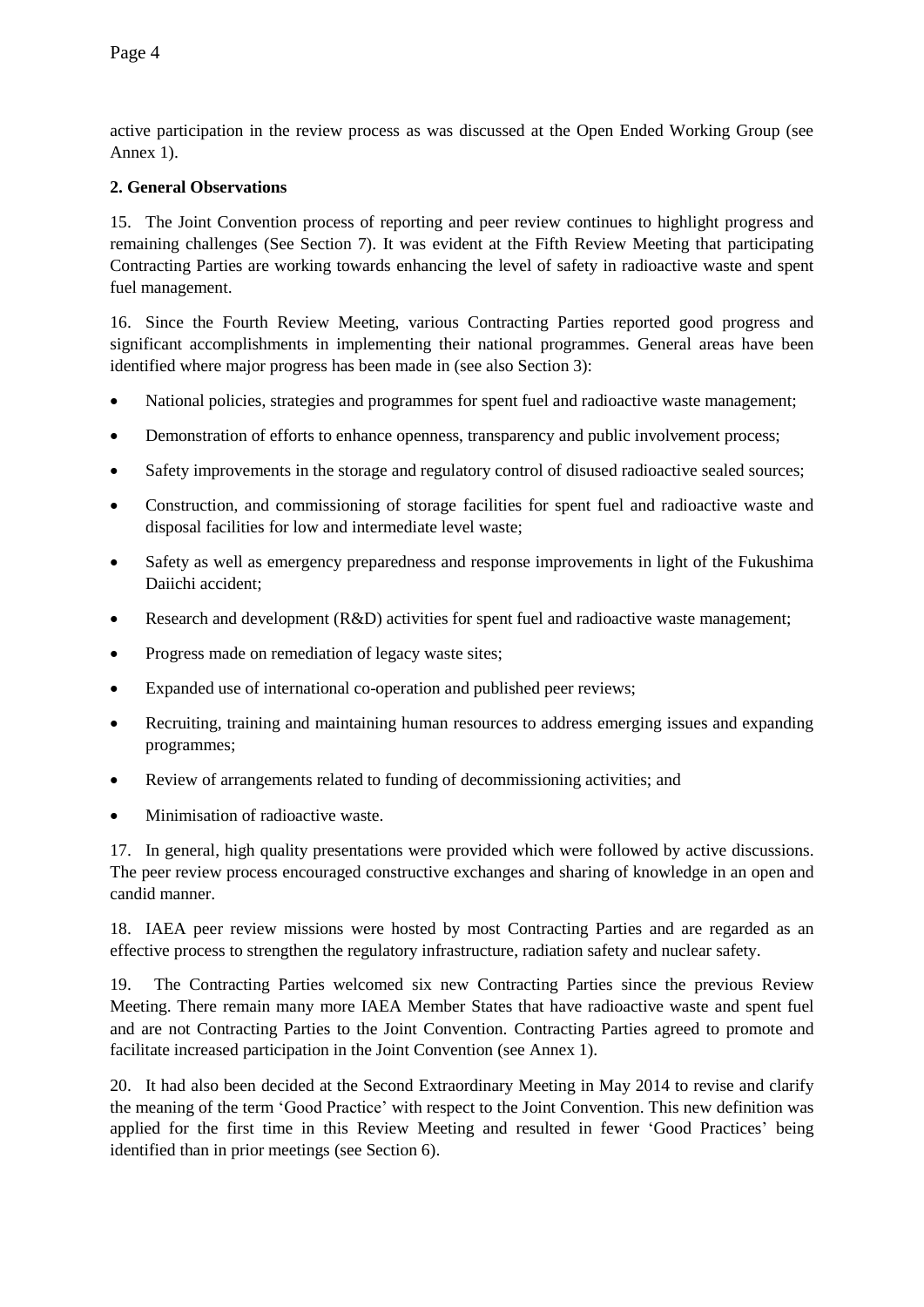# **3. Progress since the Fourth Review Meeting**

21. The Contracting Parties agreed at the Fourth Review Meeting that National Reports to the next Review Meeting should include the following issues:

- Management of disused sealed sources;
- Safety implications of very long storage periods and delayed disposal of spent fuel and radioactive waste;
- International cooperation in finding solutions for the long term management and disposal of different types of radioactive waste and/or spent fuel; and
- Progress on safety taking into account lessons learned from the Fukushima Daiichi accident.

Subsections 3.1 to 3.3 summarize discussions on the first three issues along with other subjects resulting from the Country Group discussions. Section 4 is solely dedicated to the latter topic (lessons learnt from the Fukushima Daiichi accident).

# 3.1 Management of Disused Sealed Sources

22. Contracting Parties reported on their national strategies for ensuring the safe management of disused sealed sources, following the guidelines as revised during the Fourth Review Meeting. Several Contracting Parties highlighted the importance of working on the development of disposal solutions for disused sealed sources for which they foresee no further use. Contracting Parties recognize the need for continuing the discussion on the safe management of disused sealed sources during the next review meetings.

23. Progress has been made on recovery programmes for orphan sources, preparing a management plan for such sources, and enhancing regulatory oversight. Contracting Parties are encouraged to further work on the development and implementation of these recovery programmes.

24. Some Contracting Parties have established dedicated funds with contributions from the owners specifically for the long term management of disused sealed sources and they highlighted the importance of identifying at a national level the financial provisions and related responsibilities for the management of disused sealed sources.

# 3.2 Safety Implications of Very Long Storage Periods

25. Many Contracting Parties are deferring a decision or action on the final disposition of spent fuel and / or radioactive waste. As a consequence very long storage periods will be required and special efforts are necessary to ensure continued safe storage. During this Review Meeting it was recognised that a small number of Contracting Parties are making good progress towards implementing geological disposal in the near future.

## 3.3 International Cooperation for Finding Solutions for Long Term Management

26. There are many examples of cooperation among Contracting Parties. The scope of such cooperation can vary. Some of them go far beyond 'long term management' and are covering the whole management programme, in particular storage, conditioning, and disposal. Such co-operation typically includes bilateral or multilateral exchanges of information and experience through meetings, workshops, consultancies, and exchange of experts.

27. International organisations also provide a platform for multinational co-operation in accordance with their statute / mandate. This may also include peer reviews of national situations upon request by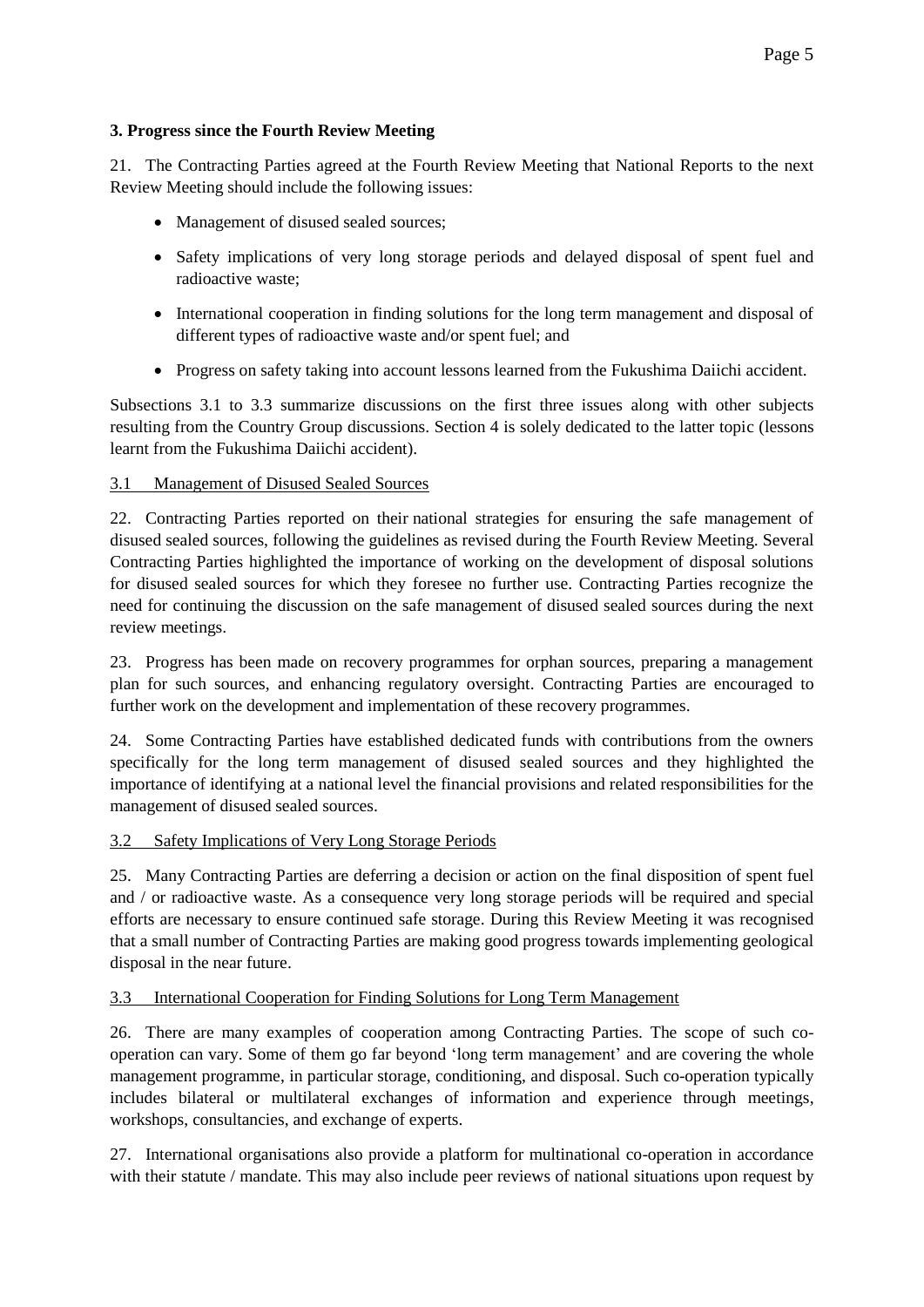a Contracting Party wishing to host such a review. Such peer reviews were frequently requested and compare national approaches to international standards.

## 3.4 Other Highlights of the Country Group Discussions

28. Progress was reported on diverse subjects. In addition to the Good Practices reported in Section 6, a selection of areas of progress is presented in the following paragraphs.

29. In many Contracting Parties the legal and / or regulatory framework is under development or has been updated. In many cases international recommendations were incorporated into national laws or regulations. These efforts are highly commended.

30. Regional cooperation in Europe is also very important as it harmonises the approaches to managing spent fuel and radioactive waste, including through legally-binding directives in the European Union.

31. There were several examples of the repatriation of research reactor spent fuel being undertaken. The removal of spent fuel from research reactors is a significant safety benefit and a positive step toward decommissioning of the nuclear facilities.

32. Progress in disposal of radioactive waste and spent fuel was reported. This comprised of work on national spent fuel and radioactive waste management programmes, including their expansion to accommodate the construction of new or additional nuclear power plants. It is also encouraging that Contracting Parties are planning for the management of radioactive waste and spent fuel, including funding mechanisms, before new nuclear power plants are being built or operated. Progress was achieved in the construction and operation of new near surface disposal facilities. Continued progress, while slow, was reported for geological disposal facilities, ranging from the site selection process to the opening of geological disposal facilities in the not too far future.

33. The review highlighted that the management of spent fuel, including, but not limited to, removal of spent fuel from out of reactor buildings to specialized off-site storage, as well as the management of defective fuel was being successfully addressed by certain Contracting Parties.

34. A number of Integrated Regulatory Review Service (IRRS) missions or follow up missions were requested by many Contracting Parties and carried out by the IAEA, which resulted in recommendations to improve the legal and regulatory framework of the requesting Contracting Party. It was evident during the Fifth Review Meeting that many recommendations are being implemented. It was also noted that several Contracting Parties that have hosted an IRRS Mission have publically posted their reports, and Contracting Parties that are planning on hosting an IRRS Mission were encouraged to do the same. The voluntary nature of relevant national decisions was underlined.

35. The decommissioning of nuclear facilities is gaining importance as more and more facilities are being permanently shut down. Having the necessary funds available when needed is generally recognised and steps are being taken to ensure this. Another issue is the proper management of the large amounts of decommissioning waste and availability of adequate disposal capacity. Establishing clearance levels for the release of decommissioning waste from nuclear regulatory control is one of the measures being pursued. Some Contracting Parties are also conducting R&D to explore effective and safe decommissioning technologies.

36. Although progress has been achieved by some Contracting Parties in remediation of legacy waste sites, a number are facing problems associated with legacy waste and contaminated sites from relevant past practices. Dealing with such situations is difficult and Contracting Parties with similar issues can benefit by sharing their experiences.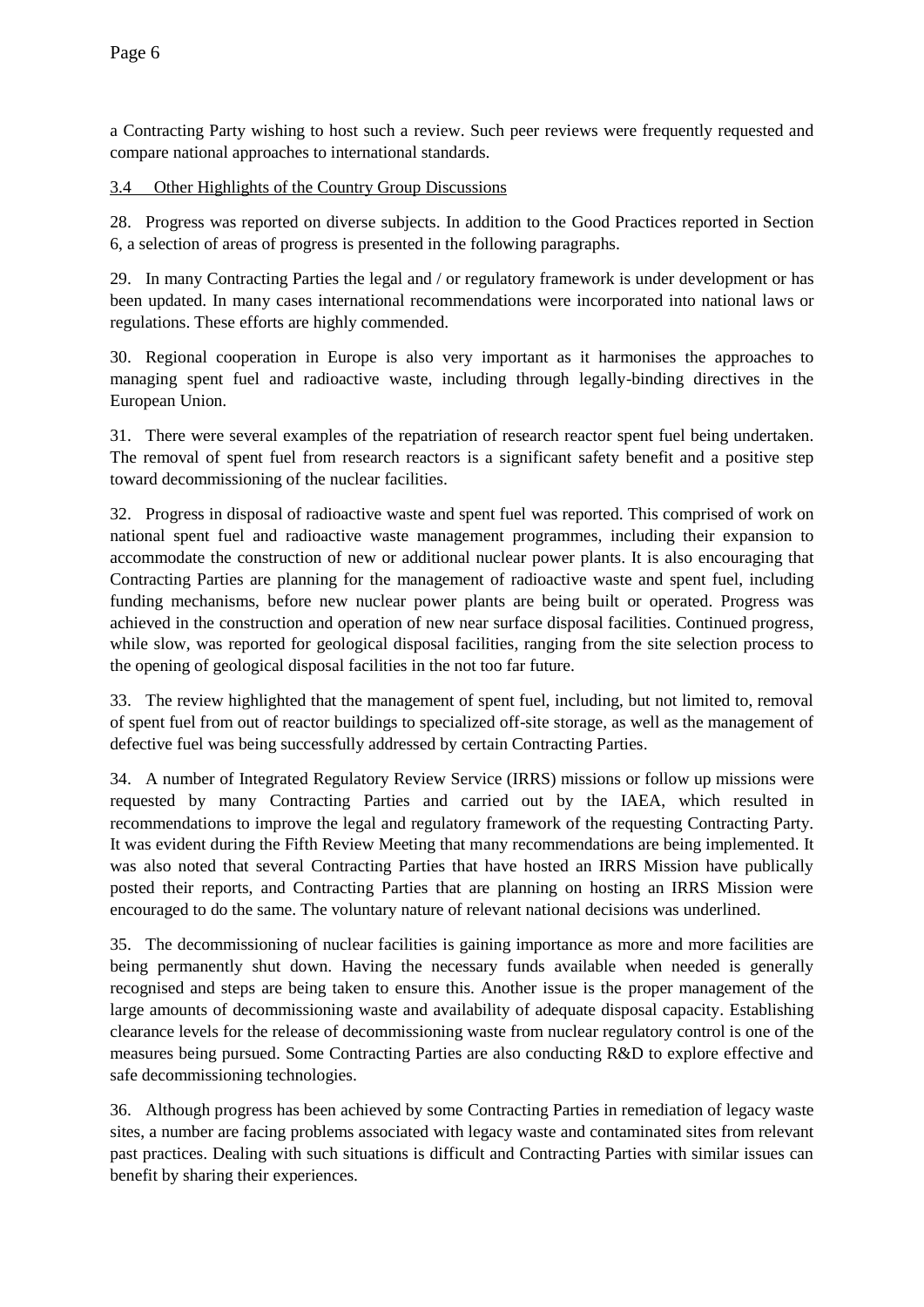37. Establishing and maintaining technical competence (regulatory as well as operational) remains a challenge, in particular for small or expanding nuclear programmes and Contracting Parties phasing out nuclear power generation. Contracting Parties are exploring different ways in which they can recruit and train suitable staff to meet their needs.

38. Many Contracting Parties reported on enhancements made in openness, transparency, and public involvement related to safety of spent fuel and radioactive waste management. Some examples include public engagement in establishing policies for long term management for spent fuel and radioactive waste management, siting and licensing decisions for storage and disposal facilities.

# **4. Lessons Learnt from the Fukushima Daiichi Accident and Associated Topical Session**

39. During the Review Meeting Contracting Parties confirmed the actions that they had undertaken to re-evaluate safety of radioactive waste and spent fuel management facilities in light of the Fukushima Daiichi accident. Many of the Contracting Parties performed initial assessments covering immediate safety concerns. Some of them conducted in depth 'stress tests' with the aim of further improving the safety of facilities. These tests are generally finished and the respective measures to improve safety are being implemented.

40. Work included a re-assessment of natural hazards, improving wet spent fuel storage facilities, spent fuel transfer to dry storage, a revision of the emergency plans and emergency response plans, and an update of manuals and procedures in order to improve the capability to respond to incidents / accidents. Some Contracting Parties plan further assessments on disposal facilities.

41. Updating emergency plans is a widespread activity to improve safety. It includes preparing information for the public in case of a nuclear or radiation emergency.

42. The Fifth Review Meeting included a Topical Session on 'Progress on Lessons Learnt from the Fukushima Daiichi Accident'. Further information on this Topical Session is included in Annex 2.

## **5. Measures to Improve Safety**

43. Specific plans to improve safety differ among Contracting Parties depending on the extent of their national programme. Some of the initiatives that are being implemented are highlighted below.

44. Contracting Parties intending to embark on a nuclear programme are establishing national legal and regulatory frameworks and the associated infrastructure to manage radioactive waste and spent fuel, including options for final disposition, as well as development and implementation of policies and strategies for spent fuel and radioactive waste management consistent with the timeline for implementing a nuclear programme.

45. Contracting Parties with established nuclear programmes continue to focus on establishing disposal facilities, implementing solutions for the long-term storage, and decommissioning of shut down nuclear facilities, including managing the anticipated large amounts of decommissioning waste.

46. Some Contracting Parties face the specific problem of disposing of their small amounts of spent fuel and radioactive waste. For example, a disposal facility for small amounts of research reactor spent fuel and radioactive waste, in particular if waste is long lived, represents a significant challenge for a single Contracting Party. Consequently, some Contracting Parties are evaluating the feasibility of a regional or multinational disposal facility (See Section 7).

47. The value of IRRS missions and other peer reviews are well accepted. Contracting Parties reported on the implementation of recommendations from such missions, and it was noted that implementing recommendations will take time and may require additional funding and staffing.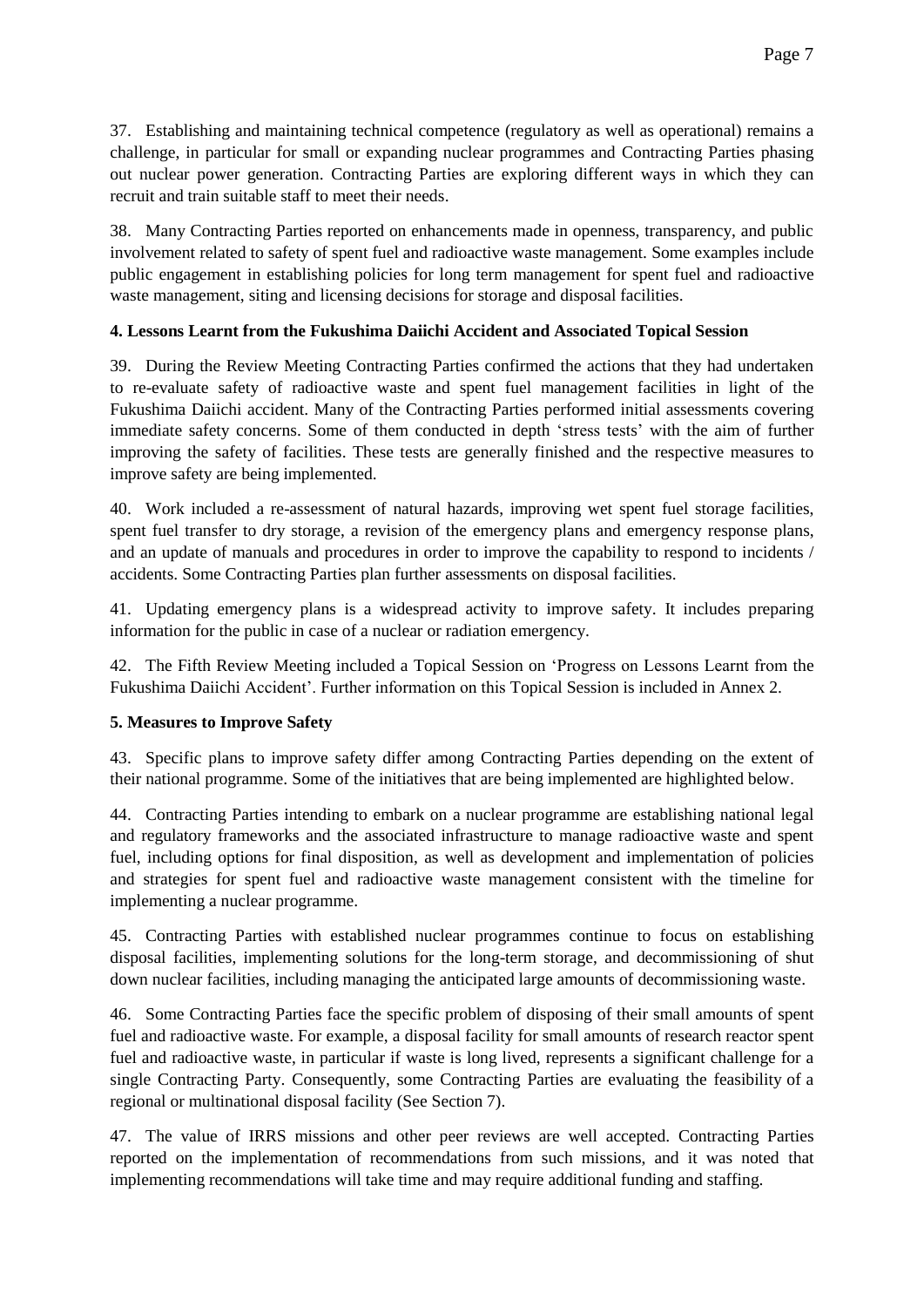48. Many Contracting Parties are supplementing long term wet storage of spent fuel by dry storage where disposal is not foreseen in the near future. In addition, some Contracting Parties plan to expedite the transfer to dry storage because of the merits of passive safety and the reduction of radioactive waste being produced as a result of wet storage.

49. Examples of other measures currently being implemented or planned by some Contracting Parties include greater efforts to minimise radioactive waste volumes, improve radioactive waste processing, storage and disposal facilities, and improve safety of the management of disused sealed sources.

# **6. Good Practices**

50. Contracting Parties at the Second Extraordinary Meeting in May 2014 adopted a new definition of 'Good Practice'. The results from the review sessions of the Joint Convention demonstrated inconsistencies across the Country Groups with respect to the identification of Good Practices. This issue was discussed by the General Committee, but under the current guidelines no solution was found to harmonize between Country Groups for this Review Meeting.

51. Noting that the Sixth Review Meeting of the Convention on Nuclear Safety came to a similar conclusion the Contracting Parties of the Joint Convention agreed that the concept of 'Good Practice' was sound but that the term 'Good Practice' associated with the adopted definition should be revisited. Additionally, consideration should be given to developing an approach to ensure consistent application of this definition among Country Groups. Also, the Contracting Parties recognised the importance of acknowledging major achievements. Therefore, it is recommended that consideration be given to amending the guidelines for future Review Meetings to reflect these concerns, including the possibility that the rapporteurs' written report include a specific slide to recognise major achievements by Contracting Parties.

52. Identified 'Good Practices' and other positive highlights / developments are included in the Rapporteurs' written reports.

53. Some other Good Practices were proposed by Contracting Parties, but weren't adopted by their respective Country Group, being considered by this group as not fitting into the new definition of Good Practices. This issue was raised in the plenary by the Russian Federation and shared by many other Contracting Parties. The Fifth Review Meeting recognised the need for improving the harmonisation between the Country Groups in the identification of Good Practices.

## **7. Overarching Issues**

54. The Country Groups identified overarching issues resulting from cumulative discussions throughout the first week. The Contracting Parties highlighted these areas on Overarching Issues during the closing plenary.

55. **Staffing, staff development, funding, and other human resource areas**. Contracting Parties face challenges in establishing and maintaining qualified regulatory and operator work forces for spent fuel and radioactive waste management. Several points raised by Contracting Parties include:

- New or growing programmes need staff to take on new responsibilities, while more established programmes often need to replace experienced workers as they retire or leave the work force through succession planning;
- The same pool of experts supplies industry and regulators; and
- Knowledge transfer and training are very important and international/regional training opportunities are available;
- Direct funding is important to regulatory independence.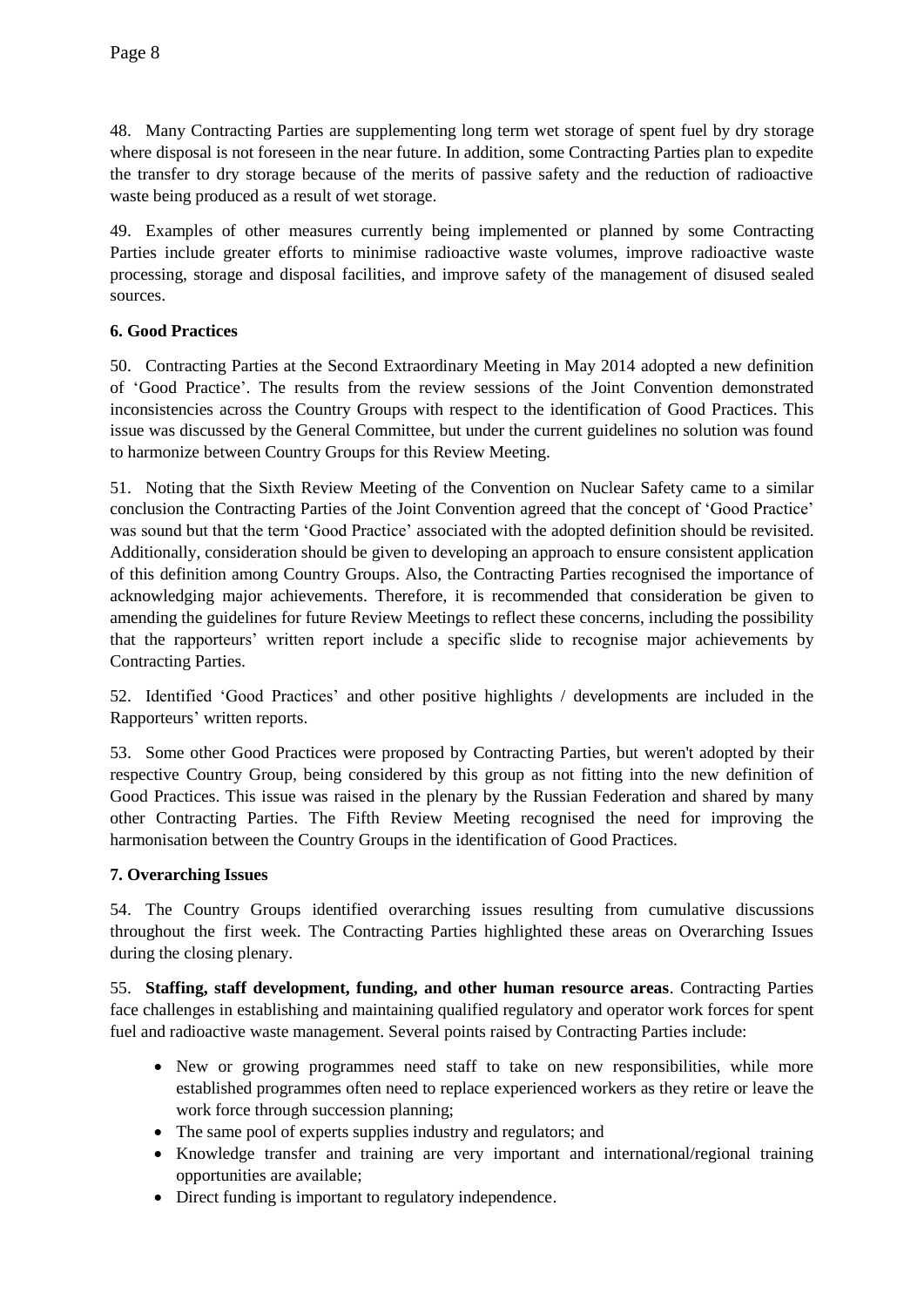56. **Maintaining and increasing public involvement and engagement on waste management, to provide public confidence and acceptance.** Consensus exists that public confidence is essential for successful implementation of spent fuel and radioactive waste management activities. The best ways to achieve such confidence can vary significantly among countries and remain a challenge. Several points raised by Contracting Parties include:

- Importance of local community involvement;
- Listening and active engagement in the process to the extent possible;
- Transparency in communication and independence of the regulator;
- Early and continuous engagement over the long term, including spent fuel and waste management discussion in the broader context of energy production;
- Disposal issues require understanding of complex, long-term issues and consideration of novel approaches;
- Importance of building independent stakeholder technical expertise; and
- Retrievability and reversibility for disposal may support public confidence.

57. **Contingency plans for management of radioactive waste from a significant nuclear or radiation accident.** Accidents can produce unanticipated large quantities of radioactive waste as well as potentially damaged sources and nuclear fuel. Planning for managing waste from significant accidents remains generally underdeveloped and uneven among contracting parties. Several points raised by Contracting Parties include, where appropriate:

- Planning is applicable to all Contracting Parties;
- Planning should include both onsite and offsite;
- The importance of a clear definition of the division of roles and responsibilities;
- Basic, clear planning is recommended excessive detail is unneeded;
- Storage capacity could be easily overwhelmed, but plan for some storage capability;
- Cleanup criteria should be developed in advance; and
- Consider how the response affects the radioactive waste volume that may be generated in the response.

58. **Management of disused sealed sources.** Management of disused sealed sources can be a significant challenge for all Contracting Parties. Return of disused sources to the supplier is seen as a useful means of reducing inventory, and several Contacting Parties have been very effective in implementing this approach. When this is not possible for all disused sources, collection and continued storage of disused sealed sources are ongoing issues. Several points raised by Contracting Parties include:

- Return to supplier is not the only answer; long term management, e.g. disposal, must be considered;
- Contracting Parties identified the importance of funding issues and financing;
- International cooperation (including regional cooperation projects) is important, and may result in more interest by Contracting Parties in the Joint Convention; and
- The interface between safety and security was recognized.

59. **Management of and funding for decommissioning waste.** As more facilities enter into decommissioning, managing the volume, complexity, or character of the waste generated through this process is a challenge. Early planning, preparation, and identification of resources for implementation are important so that these waste streams do not overwhelm existing waste management capabilities. Assuring sufficient funding for decommissioning activities is important for both implementers and regulators. Several points raised by Contracting Parties include: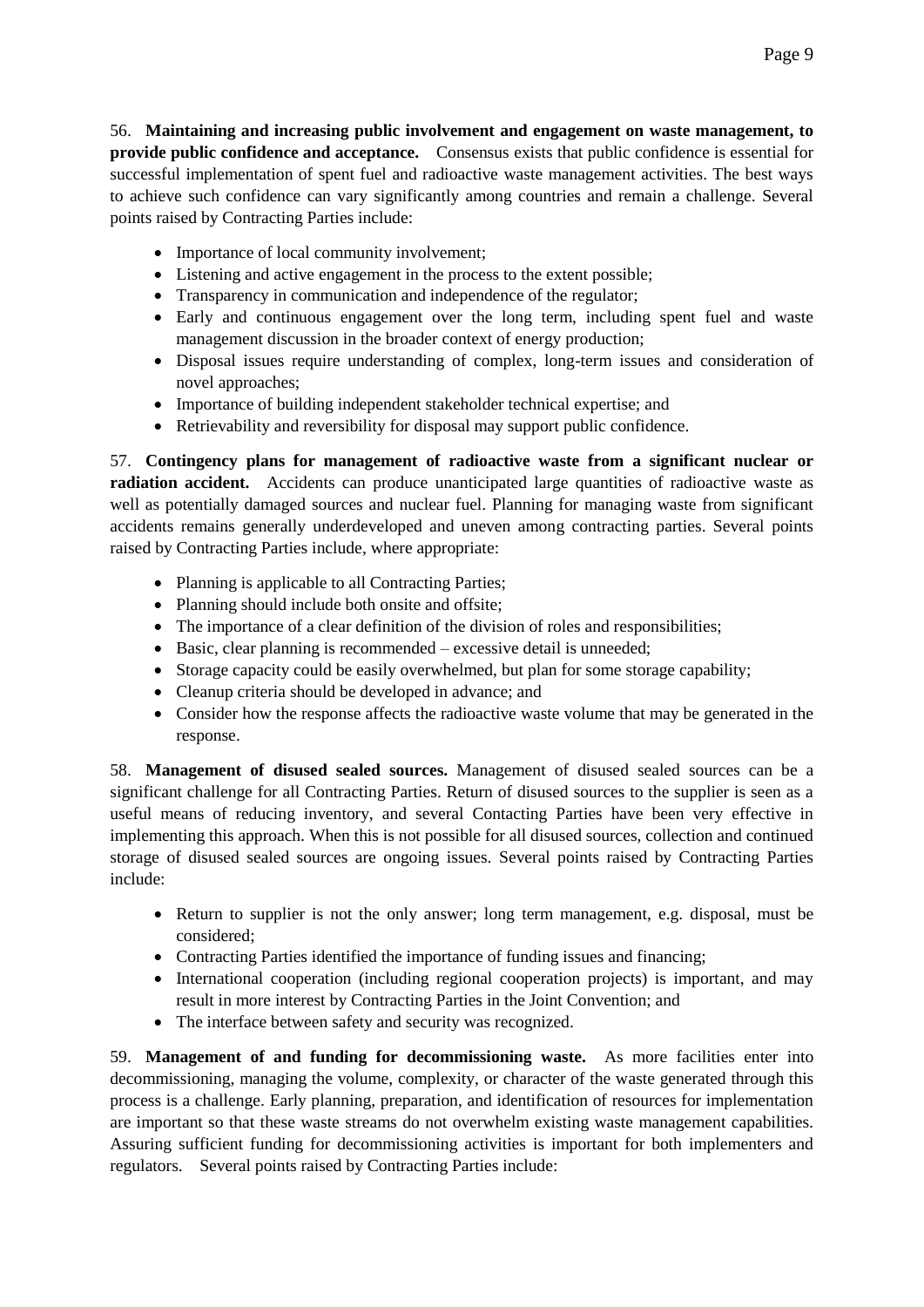- Storage or disposal facilities need to be available for decommissioning lack of disposal is not an excuse for deferred dismantling;
- Disposal planning leads to lower costs and lower worker dose;
- Availability of funding is important at the time of decommissioning; and
- Early closure or operator insolvency causes further complications which the Contracting Party must address.

60. **Feasibility of a regional or multinational disposal facility.** Use of a shared disposal facility may be an appealing solution for some Contracting Parties with limited amounts of radioactive waste or small quantities of spent fuel, for example, from a research reactor. Implementation of a shared facility faces many potential challenges and has been discussed for a long time in many fora. Several points raised by Contracting Parties include:

- Some Contracting Parties consider that a multinational disposal option may have relevance in some situations;
- Many Contracting Parties are very skeptical whether such a solution is implementable; and
- Finding a willing host Contracting Party would be difficult.

61. **Developing and implementing a holistic and sustainable management strategy for radioactive waste and spent fuel at an early stage**. The management of radioactive waste and spent nuclear fuel, from generation through and ultimate disposition, is likely to extend over a long time period. Waste management plans need to be established very early and be sufficiently robust and adaptable to evolving societal expectations and concerns to ensure sustainability. Two points raised by Contracting Parties include:

- Long term planning must be maintained and implemented for repository projects; and
- Very few Contracting Parties that have programmes that have been executed without delay.

62. Several other topics were recognized as overarching issues and briefly discussed at the Plenary Session:

- Availability of reliable funding for the regulatory body;
- Management of legacy waste;
- International cooperation in sharing experience and finding solutions for long-term waste management;
- Long-term preservation of information on storage and disposal of radioactive waste and spent fuel through records and database management;
- Aging management of radioactive waste and spent fuel in long-term storage; and
- Siting of disposal facilities.

63. The Contracting Parties agreed that National Reports for the next Review Meeting should address, as appropriate, the following issues:

- Staffing, staff development, reliability of funding, and other human resource areas;
- Maintaining or increasing public involvement and engagement on waste management, to provide public confidence and acceptance;
- Developing and implementing a holistic and sustainable management strategy for radioactive waste and spent fuel at an early stage; and
- Management of disused sealed sources.

64. Contracting Parties recognized the value of the discussion and recommended continuing the practice for the Sixth Review Meeting.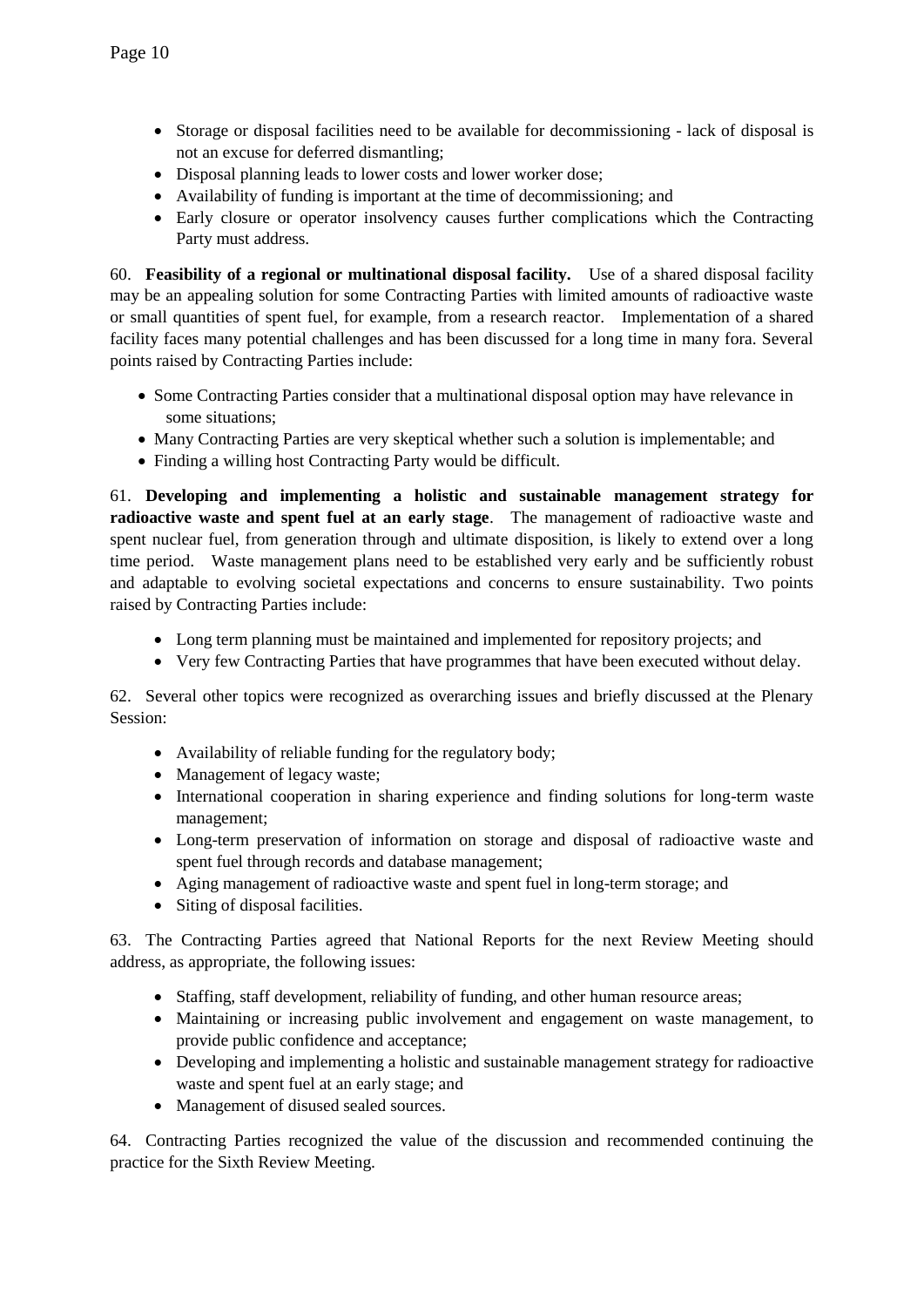## **8. Outcome of the Open Ended Working Group**

65. The Open Ended Working Group (OEWG) was established at the opening Plenary session and was chaired by Mr Philippe Jamet.

66. Eight proposals were submitted by the Contracting Parties and discussed during three sessions. The discussions of the Open Ended Working Group resulted in four recommendations which were presented to Contracting Parties in Plenary session and approved after amendments. The Chairman's 'Report of the Open Ended Working Group' is provided as an Annex 1 to this Summary Report.

67. Subject to availability of funds:

- The Contracting Parties request the Joint Convention Secretariat to organize a Topical Meeting dealing with safety challenges and responsibility issues, in the framework of the Joint Convention, related to the disposal of spent fuel or radioactive waste in another country than the one where they were generated.
- The President, with the assistance of the Secretariat and in consultation with Contracting Parties, is requested to define the precise title, scope, agenda of the meeting, as well as possible objectives, consistent with the discussion in the OEWG, taking into account any relevant input to this topic in the framework of the Joint Convention.

68. The Contracting Parties request the Secretariat to consider the process [regarding openness and transparency] adopted by the Convention on Nuclear Safety Contracting Parties, assess whether it is transferable to the Joint Convention and report the results of its consideration to the Contracting Parties, at the next meeting of the Contracting Parties.

69. The Contracting Parties request:

- The President of the Fifth Joint Convention Review Meeting to take appropriate actions to promote adherence<sup>1</sup> to and active participation in the Joint Convention, including consultations with Contracting Parties.
- The President of the Fifth Joint Convention Review Meeting to issue a letter to the IAEA Director General on behalf of the Contracting Parties to recall the importance of further promoting the adherence to the Joint Convention and of providing assistance, as appropriate, to states participating in their first review meeting.
- The President of the Fifth Joint Convention Review Meeting to make a presentation during the annual Code of Conduct meeting to promote adherence to the Joint Convention.
- The President of the Fifth Joint Convention Review Meeting, with the support of the Secretariat, subject to availability of resources:
	- o to collect evidence on the concerns of Member States in adhering to, and participating actively in, the Joint Convention, assess them, and to propose any new actions to address these concerns;
	- o to report on the actions proposed during a consultancy meeting to be held in 2016 open to Joint Convention Contracting Parties. The consultancy meeting will then

\_\_\_\_\_\_\_\_\_\_\_\_\_\_\_\_\_\_\_\_\_\_\_\_\_\_\_\_\_\_\_\_\_\_\_\_\_\_\_\_\_\_\_\_\_\_\_\_\_\_\_\_\_\_\_\_\_\_\_\_\_\_\_\_\_\_\_\_\_\_\_\_\_\_\_

<sup>&</sup>lt;sup>1</sup> The term "adherence", as used in this report, refers to a State expressing consent to be bound by the Joint Convention, such as by ratification, acceptance, approval or accession (see Article 39 of the Joint Convention).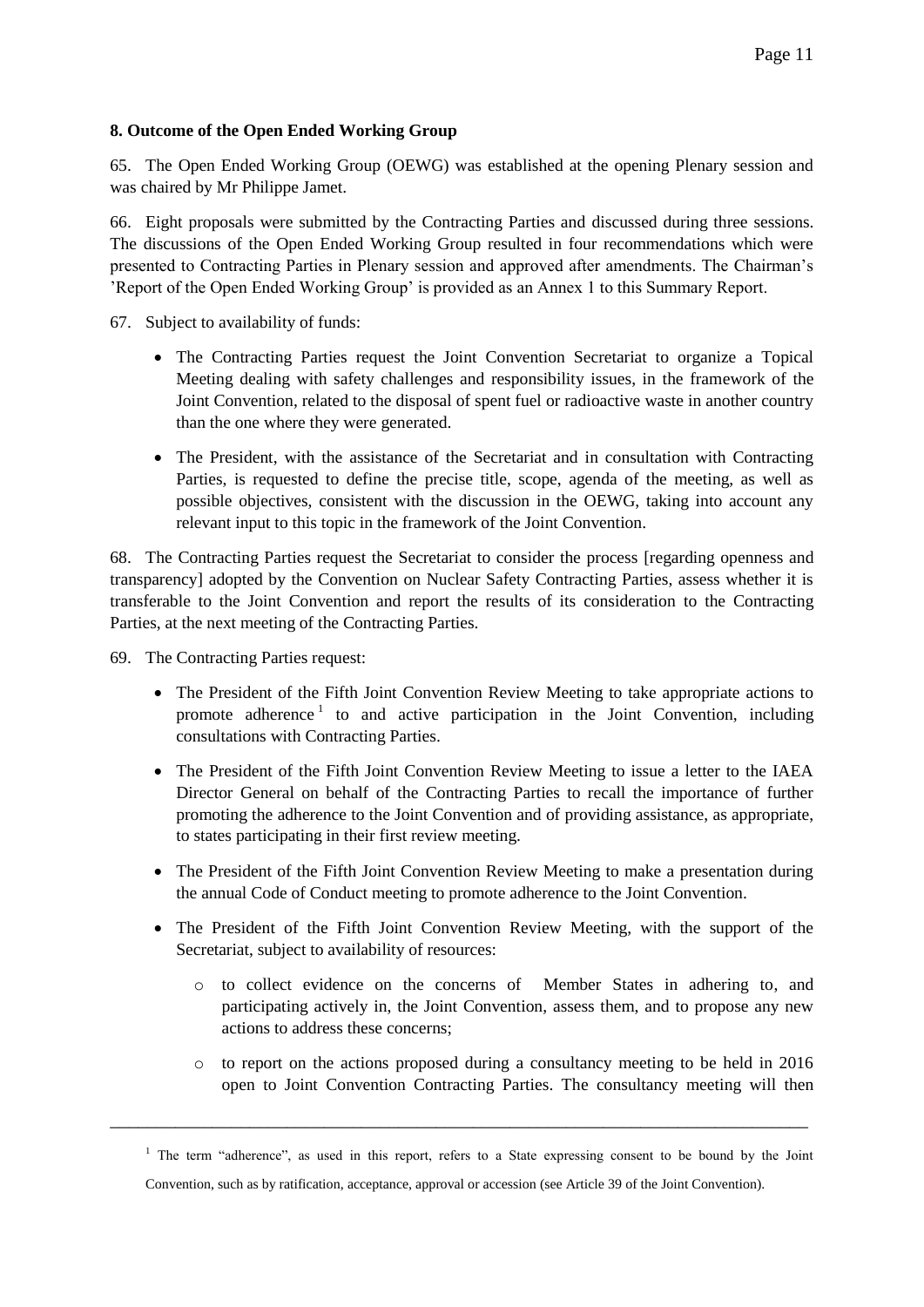assess these proposed actions as well as other proposals for improving the review process, in particular for countries without a nuclear power programme;

- o The conclusions of the consultancy meeting should be discussed at the next meeting of the Contracting Parties.
- To include in the agenda of the Sixth Review Meeting time for the President of the Fifth Joint Convention Review Meeting and the Secretariat to report on their outreach activity and to discuss possible way forward for increasing the number of Contracting Parties as well as ways to increase the effectiveness of the review process for countries without a nuclear power programme.

70. The Contracting Parties request that the President of the Fifth Joint Convention Review Meeting collect experience from the rapporteurs and coordinators of the present Review Meeting on their roles and responsibilities, and after analysis, provides Contracting Parties with the outcome of that analysis of the roles and responsibilities of the rapporteurs and coordinators at the next meeting of the Contracting Parties.

# **9. Conclusions**

71. The Joint Convention process of reporting and peer review continues to highlight progress and remaining challenges. It was evident at the Fifth Review Meeting that participating Contracting Parties are working towards enhancing the level of safety in radioactive waste and spent fuel management.

72. The number of Contracting Parties increased from 63 to 69 since the Fourth Review Meeting. The number of Contracting Parties to the Joint Convention is still not commensurate with the number of countries having radioactive waste.

73. Constructive discussions and sharing of knowledge took place in a frank and open manner and Contracting Parties recognized the importance of the Joint Convention peer review process. However, the Contracting Parties noted that a robust peer review process requires full and active engagement by all Contracting Parties.

74. Several Contracting Parties did not provide National Reports to the Joint Convention Review Meeting, did not participate in the questions and answers process, and did not attend the Review Meeting.

75. In light of the issues raised in Paragraphs 72, 73, and 74 the Contracting Parties requested the President of the Fifth Review Meeting to take certain steps to encourage adherence to, and active participation in, the Joint Convention and to further explore other possible steps in this regard.

76. Detailed assessments of the national situations after the Fukushima Daiichi accident were carried out by many Contracting Parties. Where relevant, the recommendations arising from these assessments are being implemented in order to improve safety.

77. International peer review missions are being widely used and are regarded as an effective process to strengthen the national framework and infrastructure for nuclear and radiation safety. Contracting Parties acknowledged the importance of hosting such missions on a regular basis and were encouraged to make the results of these missions publically available. The voluntary nature of relevant national decisions was underlined.

78. The Contracting Parties decided by consensus to hold an Extraordinary Meeting prior to the Organisational Meeting of the Sixth Review Meeting. The agenda of this meeting will include, among other items, the discussion of the conclusions of the consultancy meeting mentioned in §69.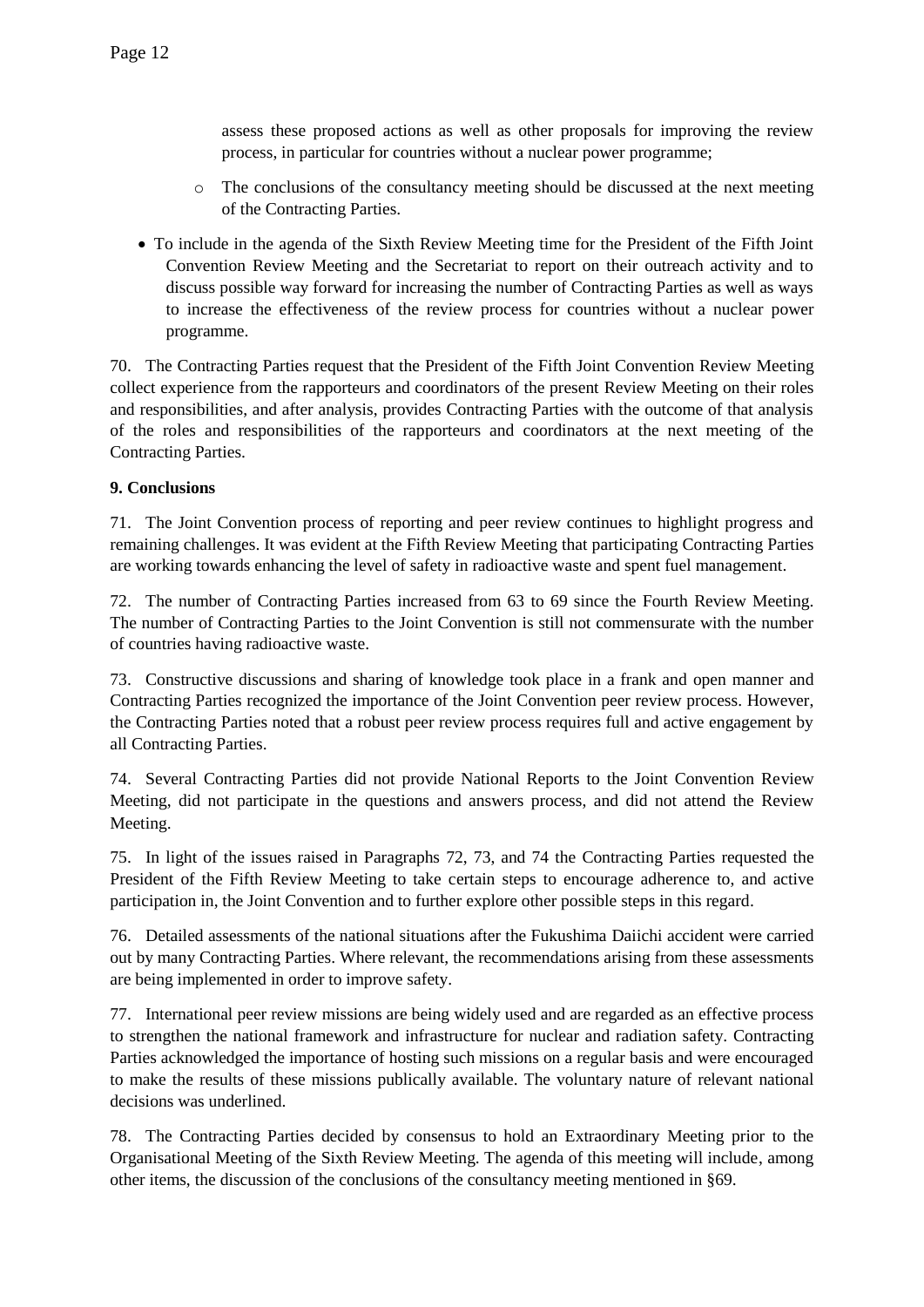79. The Contracting Parties agreed that National Reports for the next Review Meeting should, as appropriate, address the following:

- Staffing, staff development, reliability of funding, and other human resource areas;
- Maintaining or increasing public involvement and engagement on waste management, to provide public confidence and acceptance;
- Developing and implementing a holistic and sustainable management strategy for radioactive waste and spent fuel at an early stage; and
- Management of disused sealed sources.

80. The Contracting Parties agreed to hold the Sixth Review Meeting of the Parties at IAEA Headquarters in Vienna, Austria, on 21 May – 1 June 2018.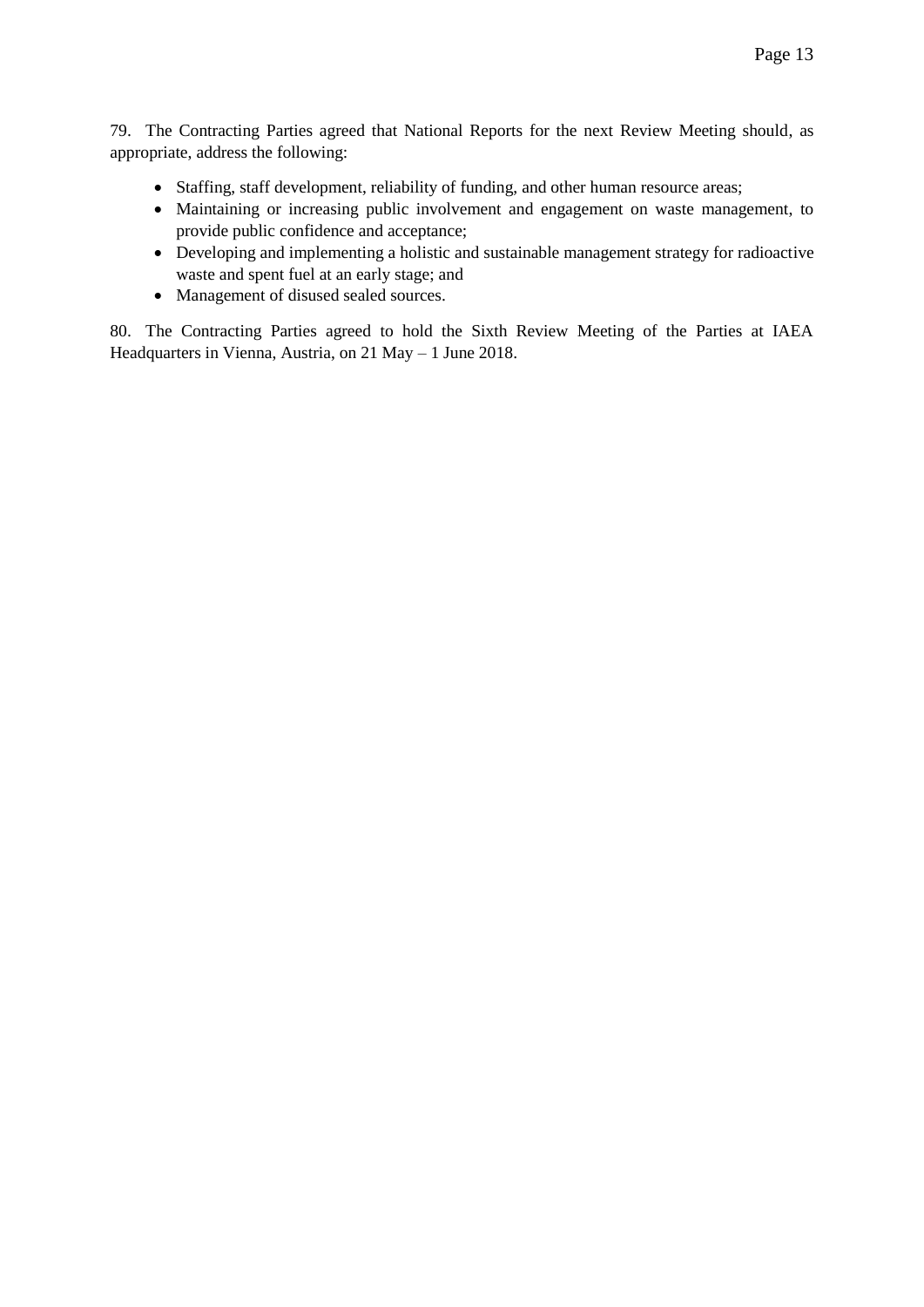## **JC/RM5/OEWG/01/Rev.1**

## **Annex 1**

## **Chairman's Report**

## **of the Meeting of the Open-Ended Working Group (OEWG) of the Fifth Review Meeting of the Joint Convention**

# **May 12-14, 2015**

### **Introduction**

On May 12, 2015 at 18:00, the Joint Convention Vice President Philippe Jamet (France) opened the Open-Ended Working Group (OEWG) session as Chairman. He indicated that 8 proposals had been received and were to be discussed within three days. The Chair reminded the participants of his statements made in the opening plenary session noting that, as the Fifth Review Meeting is the first one implementing the modifications made to the guidance documents of the Joint Convention (JC) agreed at the May 2014 Extraordinary Meeting, the OEWG was therefore encouraged to focus on policy or organizational matters rather than proposals for additional changes to the review process guidelines or rules of procedure.

The agenda was updated daily and approved.

The method of the sessions has been recalled by Mr Jamet:

- Presentation of the proposal
- Discussion by the participants
- Summary of the main outcomes and substance of the recommendations, if a consensus could be reached
- Adoption of recommendation wordings to be proposed for approval during the plenary on Monday 18th May.

The proposals submitted by Contracting Parties are available on the closed JC Web site.

The meeting met formally over three days and discussed the following proposals:

## *Proposal JC/RM5/OEWG/P01 by United States of America*

 Proposal that in future reports to the Convention the Contracting Parties address the potential for multinational approaches in their consideration of, and planning for, the management and disposal of spent fuel

#### *Proposal JC/RM5/OEWG/P06 by United States of America*

 Discussion of Potential Topics and Dates for Topical Meetings between the Fifth and Sixth Review Meetings of the Joint Convention.

## *Proposal JC/RM5/OEWG/P07 by France*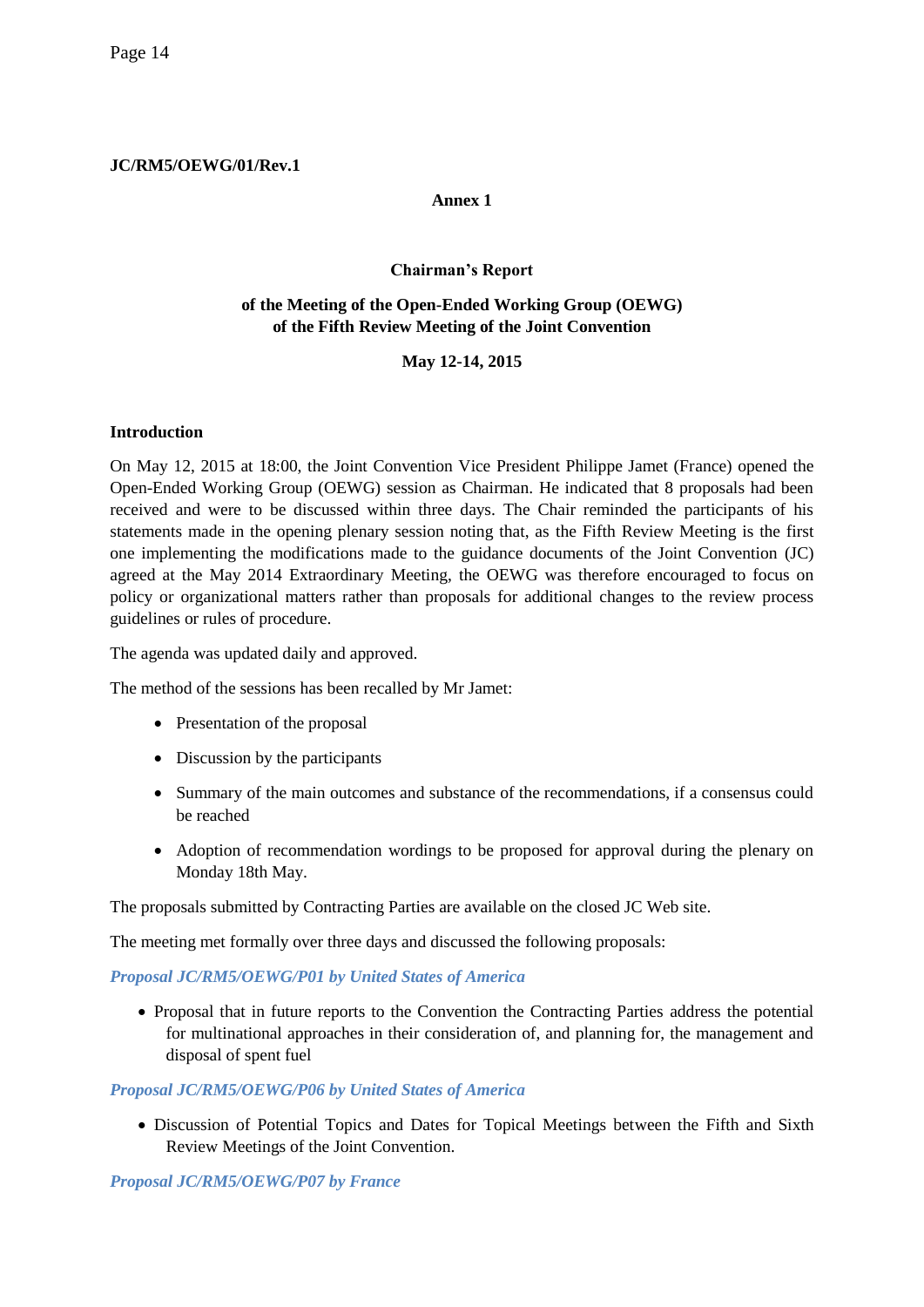Strengthening the transparency, the openness and the promotion of the JC Review Meeting works

#### *Proposal JC/RM5/OEWG/P03-05 by Euratom and United States of America*

 Discussion of encouraging additional countries to become Contracting Parties to the Joint Convention on the Safety of Spent Fuel Management and on the Safety of Radioactive Waste Management.

### *Proposal JC/RM5/OEWG/P04 by United States of America*

 Clarification of the Role and Responsibilities of the General Committee between Review Meetings.

### *Proposal JC/RM5/OEWG/P08-10 by France and Canada*

 Assessing and enhancing the commitment of Contracting Parties to the peer review process of the Joint Convention in order to promote their effective participation.

### *Proposal JC/RM5/OEWG/P02 by Sweden*

• Combining the roles of coordinators and rapporteurs in the review process

### *Proposal JC/RM5/OEWG/P09 by Finland*

A template for national presentations to be used in Country Group Session

#### **Conclusion**

The OEWG recommends that the Contracting Parties of the Fifth Review Meeting adopt its recommendations as set out in the appendix to this report.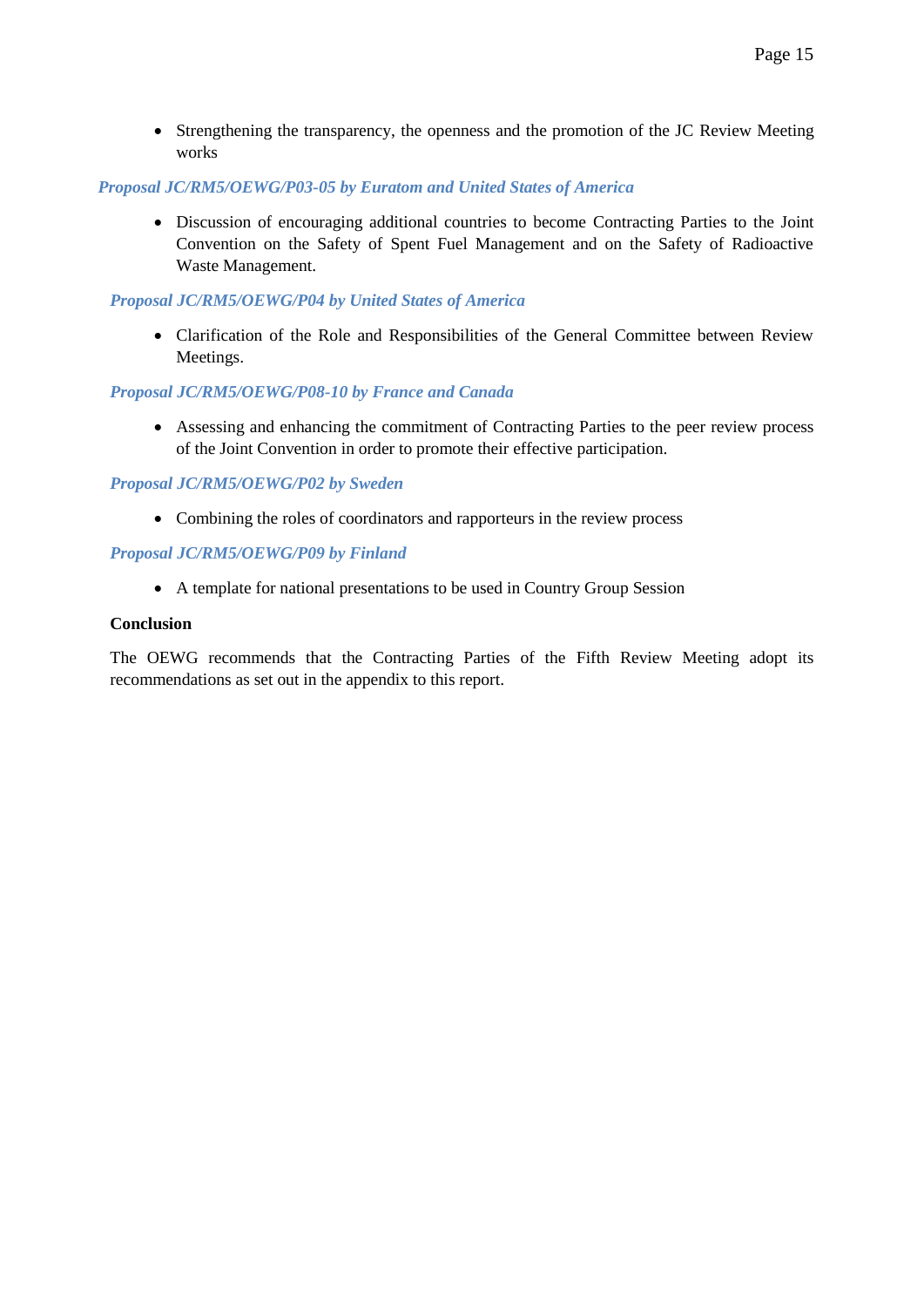## **Appendix**

### *Proposal JC/RM5/OEWG/P01 by United States of America*

*Proposal that in future reports to the Convention the Contracting Parties address the potential for multinational approaches in their consideration of, and planning for, the management and disposal of spent fuel.*

### **Discussion**

Dr. Andy Hall, summarized his views on the outcome from the Topical Meeting on comprehensive approach to managing the back end of nuclear fuel cycle he chaired in October 2013.

The OEWG recognized that multi-national disposal for spent fuel and radioactive waste is a complex topic, which has been discussed for many years and continues to be discussed in many fora. A number of Contracting Parties raised several issues relevant to the scope of the Joint Convention such as measures and provisions to be retained to ensure long term safety of such disposal facilities. The discussion particularly showed that safety challenges and responsibility issues associated with the disposal of spent fuel or radioactive waste in another country than the one where they were generated needs further discussion.

### **Recommendation**

**See recommendation of Proposal** *JC/RM5/OEWG/P06*

## *Proposal JC/RM5/OEWG/P06 by United States of America*

# *Discussion of Potential Topics and Dates for Topical Meetings between the Fifth and Sixth Review Meetings of the Joint Convention.*

#### **Discussion**

Given the outcomes of the first proposal, the OEWG discussed the possibility to organize a Topical Meeting on the subject of multi-national disposal for spent fuel and radioactive waste. The OEWG also discussed the organization to put in place to prepare this Topical Meeting. In the discussion it was recognized that this Topical Meeting should take into account existing international instruments and discussions held in other relevant fora e.g. the previous JC Topical Meeting organized in October 2013 and international conferences as the one to be organized in June 2015 related to the integrated approach to the back end of the fuel cycle.

#### **Recommendation**

#### **Subject to availability of funds:**

**The OEWG recommends the organization of a Topical Meeting dealing with safety challenges and responsibility issues, in the framework of the Joint Convention, related to the disposal of spent fuel or radioactive waste in another country than the one where they were generated.** 

**The OEWG recommends requesting the President, with the assistance of the Secretariat and in consultation with Contracting Parties, to define the precise title, scope, agenda of the meeting, as well as possible objectives, consistent with the discussion in the OEWG, taking into account any relevant input to this topic in the framework of the Joint Convention.**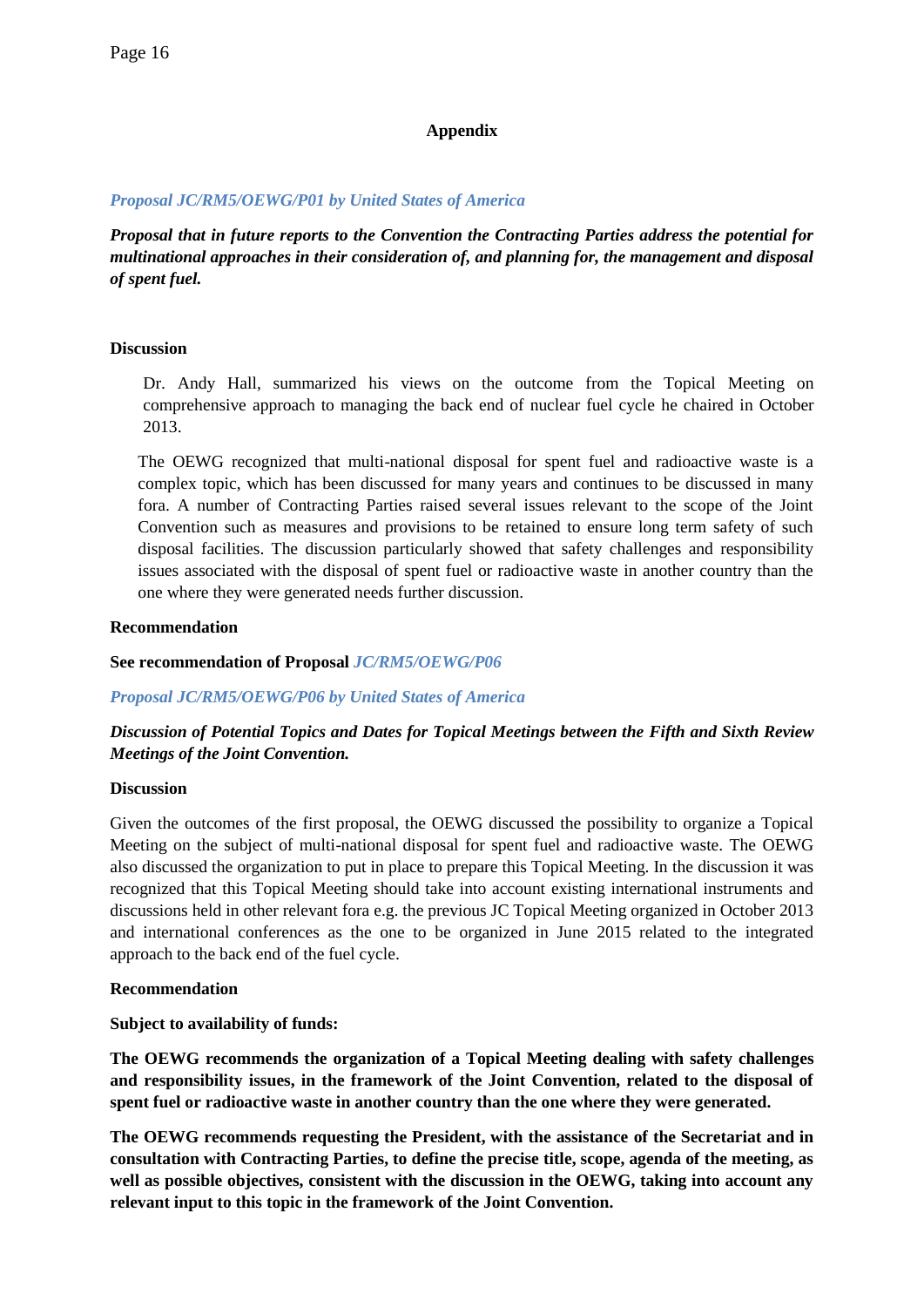## *Proposal JC/RM5/OEWG/P07 by France*

### *Strengthening the transparency, the openness and the promotion of the JC review meeting works*

#### **Discussion**

The OEWG discussed the possibility to enhance visibility and transparency of the work performed in the framework of the JC Review Meetings.

It was clearly stated that confidentiality should be preserved. On the other hand up-to-date techniques could be used (e.g. video) to inform in a more attractive and broad manner about the work and public results of the Review Meetings. The CNS Contracting Parties modified their approach and started to implement it during their Sixth review meeting.

### **Recommendation**

**The secretariat should consider the process adopted by the CNS Contracting Parties, assess whether it is transferable to the Joint Convention and report the results of its consideration to the Contracting Parties, at the Organizational Meeting of the Sixth Joint Convention Review Meeting.**

### *Proposal JC/RM5/OEWG/P03-05 by Euratom and United States of America*

*Discussion of encouraging additional countries to become Contracting Parties to the Joint Convention on the Safety of Spent Fuel Management and on the Safety of Radioactive Waste Management.*

#### **Discussion**

The representatives from the U.S. and Euratom presented the proposal, reiterating the objectives to increase the number of Member States to become Contracting Parties to the Joint Convention and to increase participation of the existing Contracting Parties.

Preliminary information was given by the Secretariat on the activities of the IAEA regarding promotion of the Joint Convention as well as on the Code of Conduct on the Safety and Security of Radioactive Sources. The ensuing discussion addressed the possible reasons why Member States do not become Contracting Parties to the Joint Convention. Different means of promoting the Joint Convention and stimulation of Member States to become Contracting Parties were also discussed. It was also noted that there was no intention with the proposal and the discussions to merge the Code of Conduct and the Joint Convention. The importance of allocation of extra-budgetary contributions to the IAEA for strengthening its outreach activities to promote the Joint Convention was also recognized.

#### **Recommendations**

## **The Contracting Parties request:**

 **The President of the Fifth Joint Convention Review Meeting to take appropriate actions to promote adherence<sup>2</sup> to and active participation in the Joint Convention, including consultations with Contracting Parties.**

\_\_\_\_\_\_\_\_\_\_\_\_\_\_\_\_\_\_\_\_\_\_\_\_\_\_\_\_\_\_\_\_\_\_\_\_\_\_\_\_\_\_\_\_\_\_\_\_\_\_\_\_\_\_\_\_\_\_\_\_\_\_\_\_\_\_\_\_\_\_\_\_\_\_\_

<sup>&</sup>lt;sup>2</sup> The term "adherence", as used in this report, refers to a State expressing consent to be bound by the Joint

Convention, such as by ratification, acceptance, approval or accession (see Article 39 of the Joint Convention).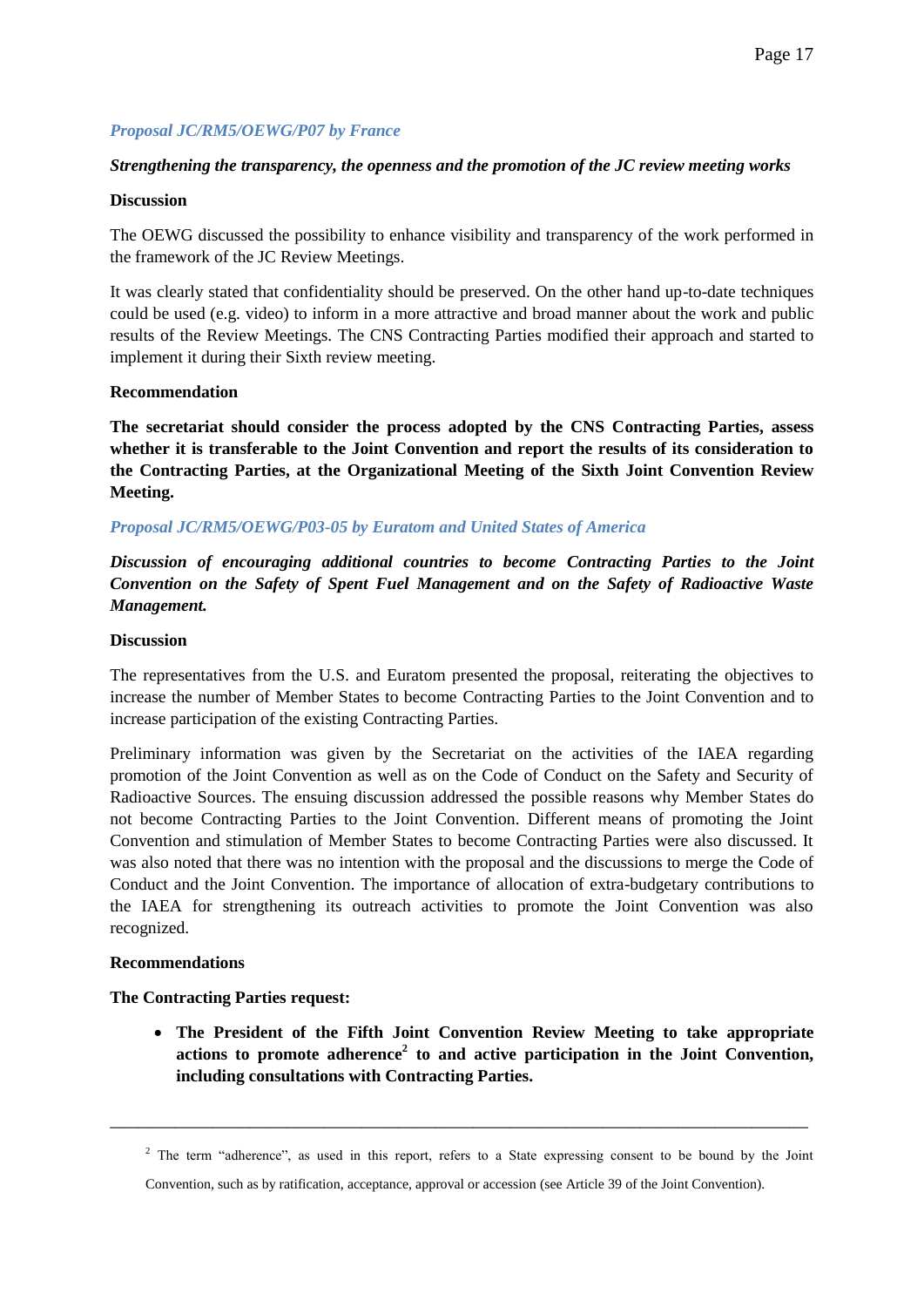- **The President of the Fifth Joint Convention Review Meeting to issue a letter to the Director General of the IAEA on behalf of the Contracting Parties to recall the importance of further promoting the adherence to the Joint Convention and of providing assistance, as appropriate, to states participating in their first Review Meeting.**
- **The President of the Fifth Joint Convention Review Meeting to make a presentation during the annual Code of Conduct meeting to promote adherence to the Joint Convention.**
- **The President of the Fifth Joint Convention Review Meeting, with the support of the IAEA Secretariat, subject to availability of resources:** 
	- o **to collect evidence on the concerns of Member States in adhering to, and participating actively in, the Joint Convention, assess them, and to propose any new actions to address these concerns;**
	- o **to report on the actions proposed during a consultancy meeting to be held in 2016 open to Joint Convention Contracting Parties. The consultancy meeting will then assess these proposed actions as well as other proposals for improving the review process, in particular for countries without a nuclear power programme;**
	- o **The conclusions of the consultancy meeting should be discussed at an extraordinary meeting of the Parties, which could be held prior to the Organisational Meeting of the Sixth Review Meeting.**
- **To include in the agenda of the Sixth Review Meeting time for the President of the Fifth Joint Convention Review Meeting and the IAEA Secretariat to report on their outreach activity and to discuss possible way forward for increasing the number of Contracting Parties as well as ways to increase the effectiveness of the review process for countries without nuclear power programme.**

## *Proposal JC/RM5/OEWG/P04 by United States of America*

#### *Clarification of the Role and Responsibilities of the General Committee between Review Meetings.*

#### **Discussion**

Proposal was presented by the U.S. representative, and the U.K. representative offered proposed language which was then discussed at length. Diverging views on the topic were expressed during the discussions including on the role of the General Committee and of the President during the Review Meetings and between Review Meetings as well as whether the proposal refers to rule 15 or 16 of the Rules of Procedure and Financial Rules (INFCIRC/602/Rev.5). Chairman noted general support for promoting continuity between Review Meetings. It was also recognized that the actions to be implemented by the General Committee should have been authorized by the Contracting Parties.

## **Recommendation**

#### **No consensus was reached on the proposal.**

## *Proposal JC/RM5/OEWG/P08-10 by France and Canada*

*Assessing and enhancing the commitment of Contracting Parties to the peer review process of the Joint Convention in order to promote their effective participation.*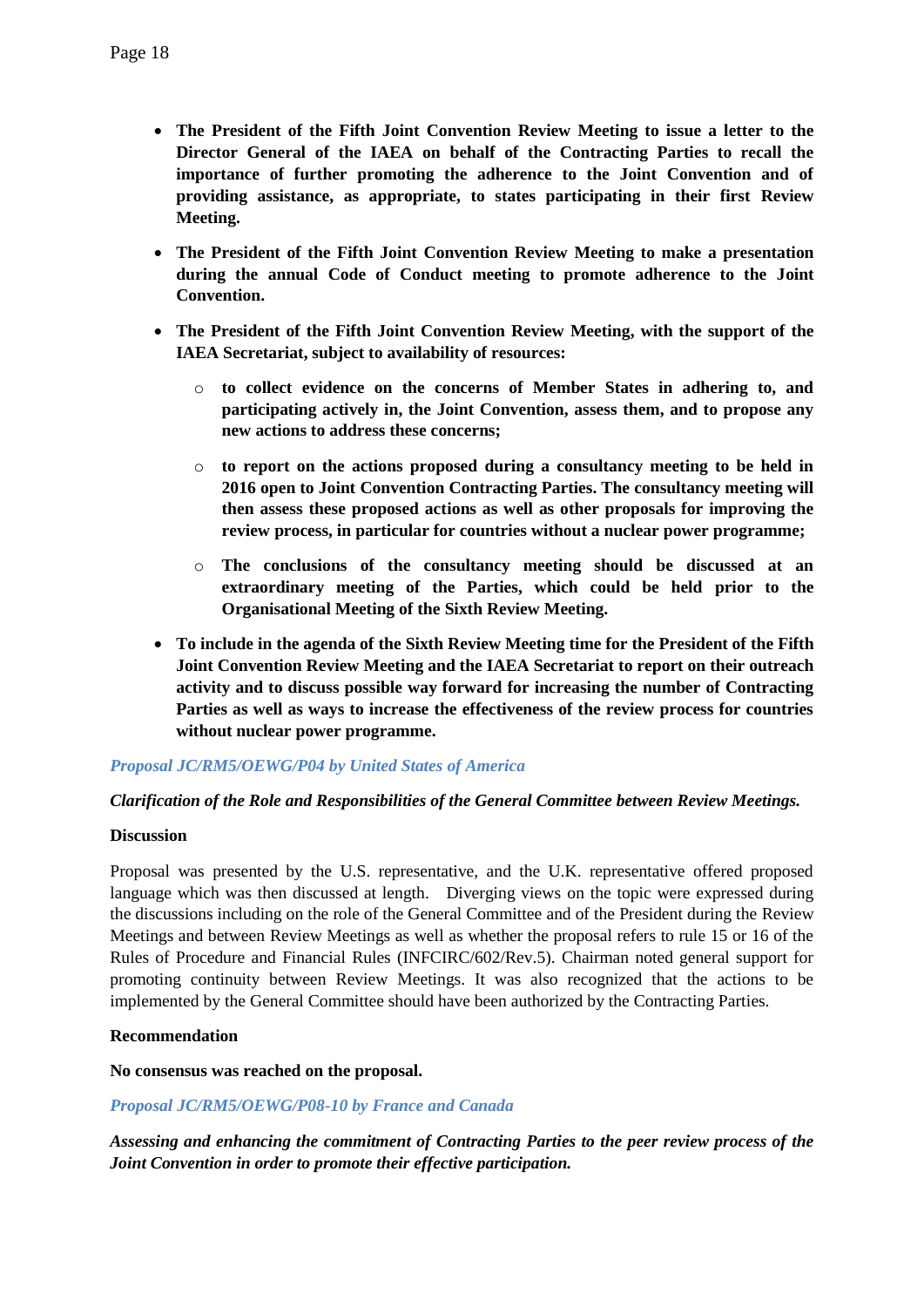### **Discussion**

Discussions indicated general support for the intent of the proposal (to promote participation in the review process), but there were several concerns expressed on the mechanisms to do so. Some Contracting Parties insisted on the need:

- To reflect in the summary report the extent to which Contracting Parties have fulfilled their obligations under the JC related to the peer review process
- To send a letter signed by the President of the Fifth Joint Convention Review Meeting to those Contracting Parties who have not fulfilled their obligations under the Joint Convention related to the peer review process;
- For the Secretariat to provide, in coordination with the President of the Fifth Joint Convention Review Meeting of a final overview of the Fifth Review Meeting at the next Joint Convention Organisational Meeting.

Diverging views were expressed during the discussion, and also concerns related for example to the consistency of the proposal with the nature of the Joint Convention or to the need to be cautious when proposing to use performance indicators.

#### **Recommendation**

#### **No consensus was reached on the proposal.**

#### *Proposal 7: JC/RM5/OEWG/P02 by Sweden*

#### *Combining the roles of coordinators and rapporteurs in the review process*

#### **Discussion**

There was no strong support for the proposal and of combining the roles of the rapporteurs and the coordinators. The Contracting Parties recalled the importance of the two distinct functions. However, there was a common view that there are ways of improving the definition of the roles and responsibilities of the rapporteurs and the coordinators, as well as their interactions.

#### **Recommendation**

**The OEWG recommends that the President of the Fifth Joint Convention Review Meeting collects experience from the rapporteurs and coordinators of the present review meeting on their roles and responsibilities, and after analysis, to provide Contracting Parties with the outcome of that analysis of the roles and responsibilities of the rapporteurs and coordinators by the next Organisational Meeting.**

#### *Proposal 8 JC/RM5/OEWG/P09 by Finland*

A template for national presentations to be used in Country Group Session

#### **Discussion**

From the discussion there were diverse opinions on the proposal, particularly because the existing guidance for the presentation given in the Annex 8 of the Organisational Meeting Report of the Fifth Review Meeting is sufficient.

#### **Recommendation**

**No consensus was reached on the proposal.**